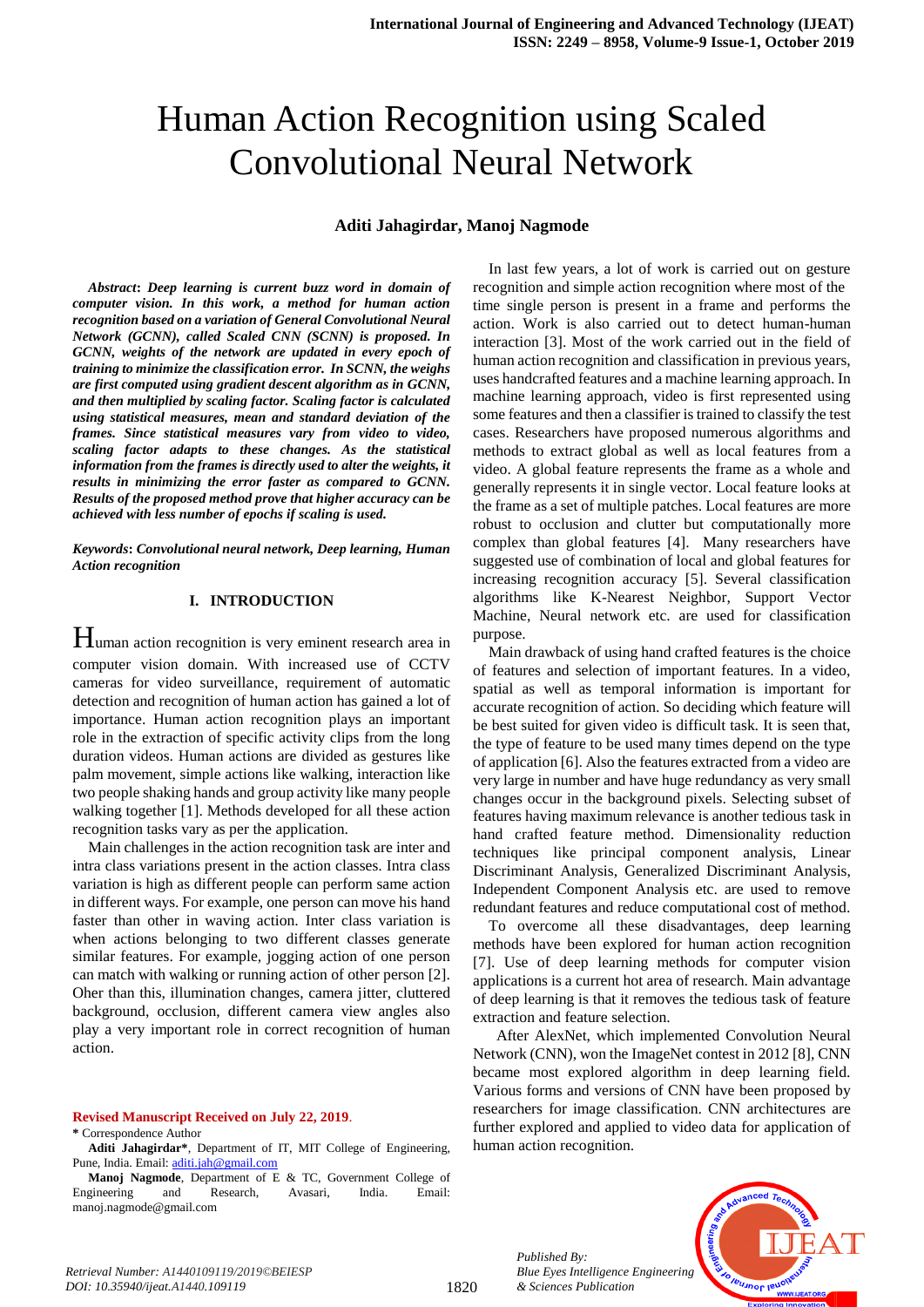## **Human Action Recognition using Scaled Convolutional Neural Network**

In this work, a method using variation of convolutional neural network is proposed for human action recognition. Six layered CNN architecture is used for this task. CNN is configured as one input layer, two convolution layers, two pooling layers and one fully connected output layer. Frames of videos along with their action labels are given as input for training. Convolution layers use six filters of size 5 X 5. Two pooling layers use sampling rate of two to reduce the dimensionality. A fully connected output layer finally classifies the action.

In second step of work, a scaling factor is calculated from information contents of video frames and it is used to manipulate the weight terms calculated by back propagation algorithm. Mean and standard deviation of the frames of a video are used to compute the scaling factor. It is observed that, recognition accuracy increases and network reaches minimal error in less number of epochs as compared to GCNN with this method. For UT 1 interaction dataset, recognition accuracy increased from 89% with GCNN to 95.33% with SCNN.

The remaining paper is organized as follows. Section II gives related work. Background of CNN is given in section III. Proposed methodology is explained in section IV. Results are discussed in section V and paper concludes with section VI.

## II. **RELATED WORK**

In many application of computer vision, classification of Human - human interaction and Human - object interaction is important for understanding events. Focus of this work is human –human interaction where most of the time one person moves and other responds.

In [9], Ijjina, Earnest Paul et.al. have proposed a method using genetic algorithm and CNN is proposed. Genetic algorithm is used to generate the weights used in CNN. Multiple iterations are used to reduce the classification accuracy.

Haodong Yang et al. in [10] propose attention mechanism based encoder-decoder framework. Long short-term memory (LSTM) method is used for attention mechanism. convolutional neural network(RACNN), which incorporates convolutional neural networks (CNNs),) and attention mechanism.

Sijie Song et al. in [11] propose spatio and temporal attention model based on recurrent neural network. The method uses long short term memory model which is trained to discriminate between joints in each frame. The model use regularized cross-entropy loss function to train the network.

Georgia Gkioxari et al. in [12] propose a method using person"s pose, clothing, etc. to localize objects they are interacting with. Proposed method first jointly learns to detect people in frame. The method uses Recurrent CNN with a Feature Pyramid Network. In [13], Recurrent Neural Network based method is proposed which uses Long Short Term Memory concept and motion of human body joints. Contextual information is modeled using information from neighboring joints and previous frames. Stacked auto encoders are used in [14] to recognize human action. Segmentation is applied to extract region of interest from each frame. Harris detector is then applied to extract features from

these regions. Histogram of region of interest is used as second feature. High accuracy is achieved by this method. In [15], 2D spatial convolution is applied to all the frames followed by 1D temporal convolution to achieve 3D convolution. Spatial information and motion information thus obtained is stacked. Multiple sampling of video is done to increase the sampling space. In [16], five RNNs are trained by considering five subdivisions of human skeleton. The outputs of the RNNs are then given to higher level layer using hierarchical structure. Single layer perceptron is used at final output layer.

## III. **BACKGROUND**

 CNN is extension of neural network with basic difference that, neural network works on a vector while CNN operates on volume. CNN is a multilayered network in which, basic layers are input layer, convolution layer, pooling layer and output layer. First layer of convolution layer can extract general features from the input. As detailed features are desired for classification application, dense CNNs are preferable. Dense CNNs are designed by using multiple convolution and pooling layers. Different values of kernel coefficients, sometimes called as weights, are used at each convolution layer for extracting different features. Parameters in convolution and fully connected output layer are trained using gradient descent algorithm. CNN used here has six layers. One input layer, two convolution layers, two pooling layers and one output layer. Fig. 1 shows diagrammatic representation of CNN used in this work.

## **A. Input Layer**

Input layer is the first layer in CNN. No processing is done at this layer. Frames of the video are converted to gray scale and resized before giving as input to this layer. For this layers number of input maps and number of output maps is one. Input size is computed as in (1).

## $InputStreamasize = Height *Width * Number of Frames$

 $(1)$ 

## **B. Convolution Layer**

In convolution layer, input is convolved with filter coefficients to locate the features and store them as output map. Depth of the output map is equal to the number of filters or kernels used. Beauty of convolution layer is that, different filters can be applied to same input map in one convolution layer and different features can be found as different output maps. Every filter corresponds to particular feature of input map. For example, if three filters are applied to input map then, three different features will be available to represent same image as three output maps.

This property of convolution layer, makes it useful and different from hand crafted feature map. As kernels can"t pass the edges of the frame, size of the output map is slightly less than the input map. Size of the output map is calculated as in (2).

 $output mapsize = Input mapsize - kernelsize + 1$ 

 $(2)$ 

*Published By:*

*& Sciences Publication* 

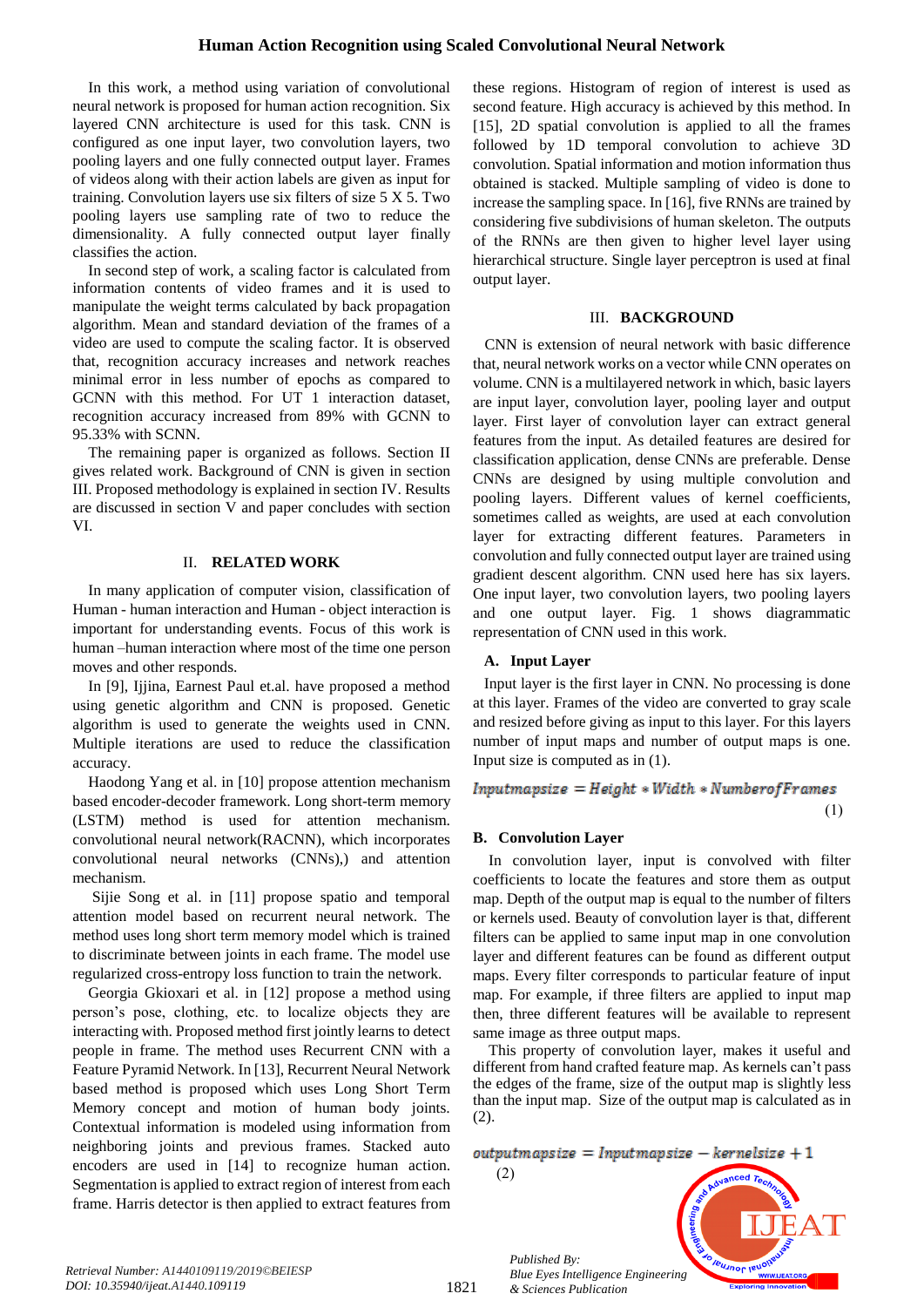

**Fig. 1 Architecture of GCNN** 

In the first epoch, kernels values are randomly initialized. At every pass, kernel values are modified. After convolution operation, output map is passed through a nonlinear activation function. Logistic sigmoid and hyperbolic tangent functions are used after convolution in many applications. Recently, Rectified Linear units (Re-Lu) have become popular which combines nonlinearity and rectification in one function. Re-Lu function is easy to implement. It converts all negative values to zero which increases sparsity and robustness against small changes. Re-Lu function also reduces the likelihood of vanishing gradient problem in deep learning.

## **C. Pooling Layer**

Pooling layer is also called as sub sampling layer. Output feature maps are sensitive to location of features in input map. To reduce the spatial dependency of the features, output maps of convolution layer are down sampled in pooling layer. This makes the feature robust against local translational variance. Pooling layer summarizes the contents of the patches of the feature map and represents it with one value. Minimum pooling, Maximum pooling and Average pooling are the most used pooling techniques. In minimum poling, smallest value present in the patch is selected to represent the patch. In maximum pooling, largest value is selected for representing the patch. In average pooling, average of feature values in particular patch is used to represent that patch. Minimum and average pooling can result in losing some of the distinct features identified by convolution layer. Maximum pooling preserves the distinct patterns identified by the convolution layer as features.

## **D. Fully connected layer**

After passing the input through multiple convolution and pooling layers, it is given to fully connected output layer for classification. Fully connected output layer is nothing but neural network layer. Even if the size of the frame goes on decreasing after every pooling layer, number of output maps increase because of use of multiple kernels at every convolutional layer. Generally, depth of the output maps of the last pooling layer is considerably high. So output of last pooling layer is flattened before applying to first fully connected layer. Flattening is a process in which all the pooled output maps are converted to a single vector. There can be multiple fully connected layers in a network. Number of neurons in the last fully connected layer, which is also called as output layer, is equal to number of classes.

In this work, Softmax function is used in output layer to assigns one of the class to input image depending on highest score. Cross entropy loss is used as a loss function to calculate classification error.

Once the feed forward process is complete, error is calculated and back propagated to previous layers. Weights of the filters are updated in each iteration to minimize the classification error.

## **IV. METHODOLOGY**

## **A. General CNN (GCNN)**

In this work six layered CNN is implemented for human action classification. Number of video frames extracted from each video is kept constant to 60. Each frame is resized 56 \* 56 pixels. Therefore size of input map for input layer is 56 \*56 \*60. In the first convolution layer, three filters or kernels of size 5 x 5 are applied. Each kernel convolves with the input map generating an output map. At this layer, output map size is 52 x 52 x 3. For first convolution layer, depth of the output map i.e. number of output maps is three. A pooling layer is used as a second layer to reduce the dimensionality. Max pooling method with stride of two is used in this work. Pooling is applied for every feature map generated by previous layer separately. Size of pooling filter here is 2 x 2 with stride of 2. Size of resulting output map is  $26 \times 26 \times 3$ . In second convolution layer, six filters of size 5 x 5 are used. Each filter convolves with each of the 3thrre input maps generating 18 output maps. Size of the output map is 22 x 22 x 18. Second pooling layer with stride 2 and window size of 2 x 2 is applied to all 18 input maps. It generates output maps of size 11 x 11 x 18. One fully connected output layer is used with number of neurons equal to number of classes. After flattening of out of second pooling layer, vector of size 2178 is obtained which is used as input to fully connected layer. Multiple epochs are used to train the CNN for reducing the

classification error. Parameters in convolution and fully connected output layer are trained using

*& Sciences Publication* 

*Published By:*



1822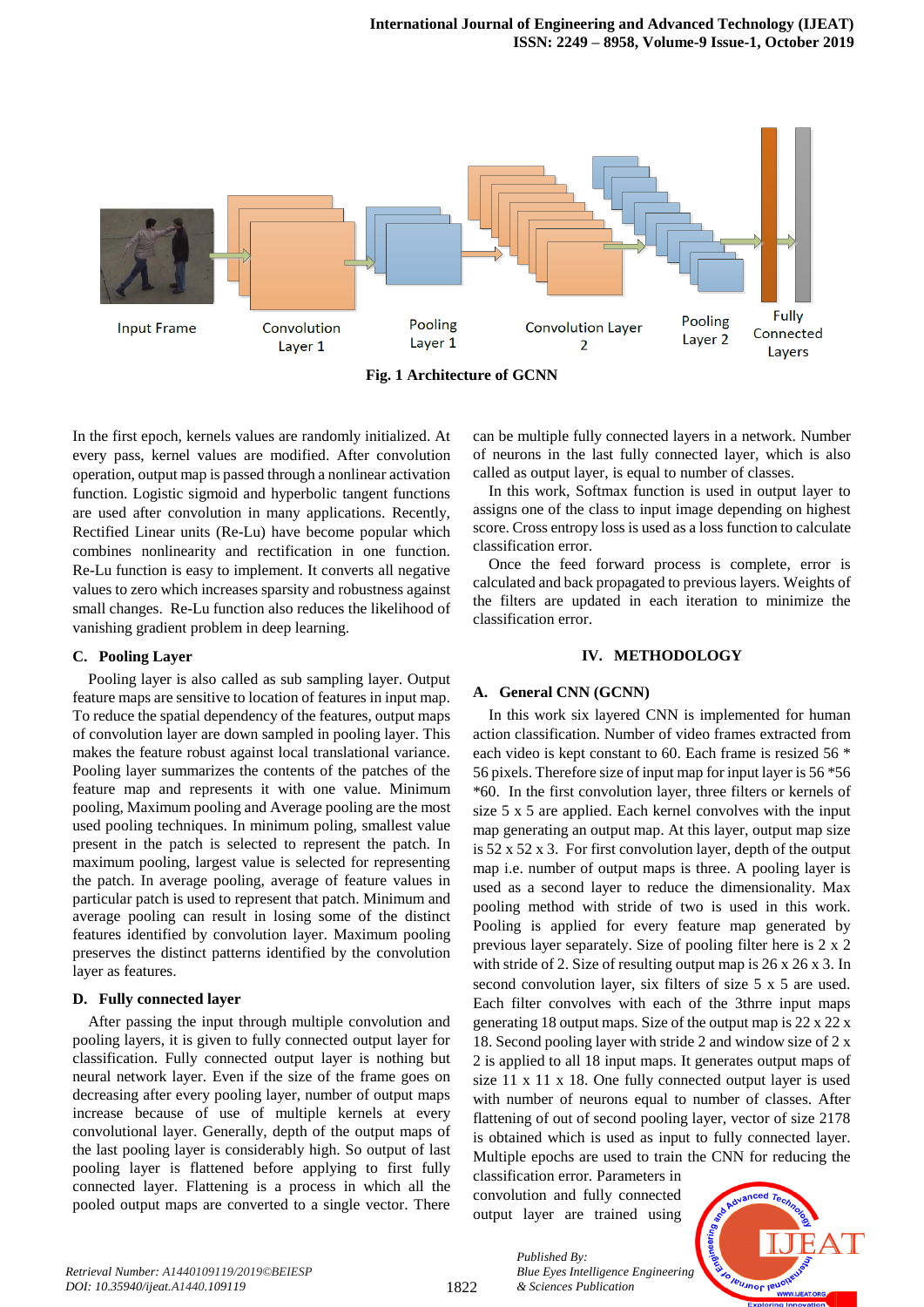## **Human Action Recognition using Scaled Convolutional Neural Network**

gradient descent algorithm.

## **B. Scaled CNN (SCNN)**

In the proposed, SCNN approach, same six layered structure of GCNN, having one input layer, two convolution layers, two pooling layers and one output layer is implemented. In GCNN, weights and bias terms are upgraded in every epoch using back propagation algorithm.

In proposed adaptive SCNN, the weight terms are first computed as in GCNN using back propagation method using gradient descent algorithm to minimize the classification error. The weights computed for each level are then multiplied by the scaling factor. The scaling factor is computed from average mean and standard deviation of all the frames of a video. The scaling factor is given as in (3). Values of *k1* and *k2* are computed empirically.

$$
s = k1 * Mean_{Avg} + k2 * STD_{Avg}
$$
 (3)

Fig. 2 shows the block schematic of the proposed method used to calculate the scaling factor. The process of calculating scaling factor can be given in detail as:

- 1. Input a video
- 2. Convert the frames to gray scale
- 3. Find the mean of each frame
- 4. Find the standard deviation of each frame.
- 5. Take the average of means of all the frames, "*Mn*".
- 6.Take the average of standard deviations of all the frames, "*STD*".
- 7. Compute the scaling factor  $s = kI * Mn + k2 * STD$ , where  *k1* and *k2* are calculated empirically.
- 8. Multiply the weights calculated in back propagation algorithm by *s* in next epoch.

Mean value of each video is computed by taking the average of means of all the frames. As scaling factor is computed from intensity values of the frame, it is different for every video. As GCNN uses randomly initialized filter coefficients, it takes more time to find exact features which can give good recognition accuracy. In scaled CNN, in first epoch, filter coefficients are selected randomly. In every subsequent epoch, scaling factor computed from contents of the video is used to upgrade the weights. This helps the neural network to train in less number of epochs resulting in fast training of the network.



**Fig. 2 Block schematic of Calculation of Scaling factor** 



**Fig.3 Sample frames from (a) UT1, (b) UT 2, (c) Weizmann and (d) KTH datasets**

## **C. Datasets**

As focus of this work is human action recognition, UT interaction dataset, Weizmann dataset and KTH dataset are used for evaluating the proposed method. Each of these dataset is having unique characteristics.

The UT-Interaction dataset contains videos of continuous executions of 6 classes of human-human interactions: shake-hands, point, hug, push, kick and punch. Several participants with more than 15 different clothing conditions appear in the videos. The videos are taken with the resolution of 720\*480, 30fps, and the height of a person in the video is about 200 pixels. UT 1 interaction dataset is recorded in a parking lot where background is mostly static with very little camera jitter and only two actors appear in every frame. UT 2 interaction dataset is more complex. It is having cluttered background and recording is done with different illuminations. Also in many frames, pedestrians are also

present along with the actors. Fig. 3 shows sample frames from all datasets.

Weizmann and KTH

*& Sciences Publication* 

*Published By:*



1823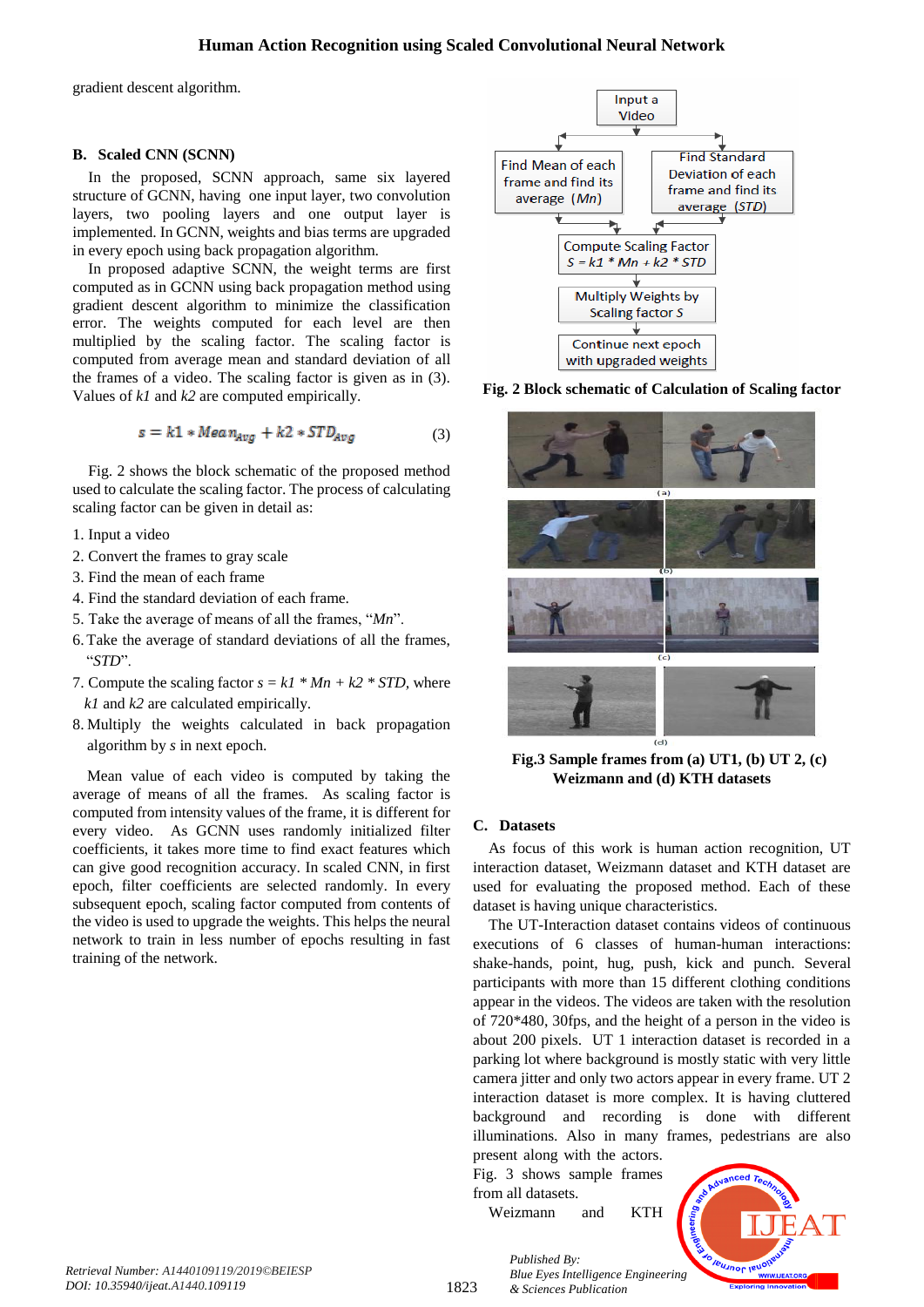datasets are less complex datasets. Both these datasets have low resolution. Weizmann dataset is having 10 simple actions like bending, walking, running, jogging etc. performed by 9 different actors. It is recorded in controlled environment. Only one actor is present in each frame. Background used in the videos is uncluttered and remains almost constant. Camera angle and illumination is also constant for all the videos.

KTH dataset is much larger than other datasets used here. It is having approximately 600 videos. All the videos are recorded n controlled environment with one actor performing the action. Six simple actions like, boxing, walking, waving etc. are performed by 25 different actors in 4 scenarios. The actions are recorded indoor, outdoor, with changed view angle and changed illumination, increasing the complexity of the dataset.

#### **D. Performance measures**

As the ultimate objective of the proposed method is to recognize the input action class, recognition accuracy is used as a performance measure to compare the results obtained with the proposed method. Time required for training the network is another important performance parameter in deep learning methods. Time required to train a CNN depends mainly on number of iterations required to reach minimum classification error that is highest accuracy. To address this point, number of epochs required to reach maximum accuracy is used as other performance parameter.

For finding the recognition accuracy, tenfold validation is used. Stratified random sampling is used to avoid domination of any one class. Care is taken to keep equal number of samples of each target class in training and testing data.

#### **VI. RESULTS AND DISCUSSION**

The proposed SCNN method is evaluated using different scaling factors for all the used datasets. To calculate the scaling factor *s*, average mean and standard deviation values are computed from the input video. Optimal values of multiplying factors, *k1* and *k2*, are identified empirically. For evaluating the effect of scaling factor on recognition accuracy, *k1* value is changed from 0.1 to 1.5. *k2* is kept constant at 0.5. Graph in Fig. 4 shows effect of change in *k1* on recognition accuracy for all the datasets. It is observed that, for all the datasets, maximum recognition accuracy is achieved when *k1* value is in the range 0.7 to 0.8. Considering these results, 0.75 is used as the *k1* value in further experimentation.

To study the time required for training the network by the proposed SCNN method, recognition accuracy is calculated for different number of training epochs for all the datasets. More is the number of training epochs required for reaching the highest accuracy, more is the training time. Table 1 shows recognition accuracy obtained for UT1, UT 2, Weizmann and KTH datasets, using proposed SCNN method, when number of epochs are increased from 5 to 200. It is observed that, recognition accuracy increases fast when number of epochs are increased from 5 to 20. After 20 epochs, recognition accuracy decreases or remains almost same. This shows that using proposed SCNN method, high accuracy is achieved with less number of epochs thus reducing the time required.



**Fig. 4 Recognition accuracy obtained for various values of** *k1*

**Table 1: Recognition Accuracy for different number of** 

| epochs    |                        |       |          |            |  |
|-----------|------------------------|-------|----------|------------|--|
|           | % Recognition Accuracy |       |          |            |  |
| of<br>No. | UT1                    | UT2   | Weizmann | <b>KTH</b> |  |
| epochs    |                        |       |          |            |  |
| 5         | 94.17                  | 90.84 | 78.06    | 84.86      |  |
| 10        | 95.33                  | 91.45 | 84.44    | 85.28      |  |
| 20        | 94.92                  | 90.63 | 86.94    | 81.74      |  |
| 50        | 92.83                  | 90.08 | 90.00    | 81.74      |  |
| 100       | 88.08                  | 88.28 | 89.17    | 81.24      |  |
| 200       | 86.42                  | 86.06 | 88.82    | 80.64      |  |

It is observed that recognition accuracy achieved for Weizmann and KTH datasets is less as compared to that achieved for UT interaction dataset. As described earlier, CNN extracts the features based on spatial information of the video. At the beginning, the filter coefficients are initialized randomly and then tuned in every iteration to minimize the classification error. As the videos in Weizmann and KTH datasets are recorded with low resolution, less spatial information is available in these videos. This results in extraction of weak features which ultimately effect in high classification error. Handcrafted features have proved to give better accuracy for these datasets than deep learning methods.

Comparison of proposed SCNN method is done with the simple GCNN method on the basis of number of training epochs required for reaching maximum accuracy. Fig. 5 shows comparative graph of recognition accuracy achieved for different number of epochs with GCNN and SCNN on UT 1 interaction dataset. Similar results are obtained for other datasets.

The comparison in Fig. 5 shows that, higher recognition accuracy is achieved with less number of epochs when SCNN method is used. For GCNN, 200 training epochs are required for obtaining 91% recognition accuracy with training time of 1009.12 seconds. Whereas with SCNN, 95.33% recognition accuracy is achieved with training time of 49.51 seconds. It proves that weights get tuned faster with SCNN method as spatial information in the form of statistical parameters is directly used to manipulate them. Thus reducing the time required for training the CNN.

Comparison of GCNN and proposed SCNN methods, based

*& Sciences Publication* 

*Published By:*

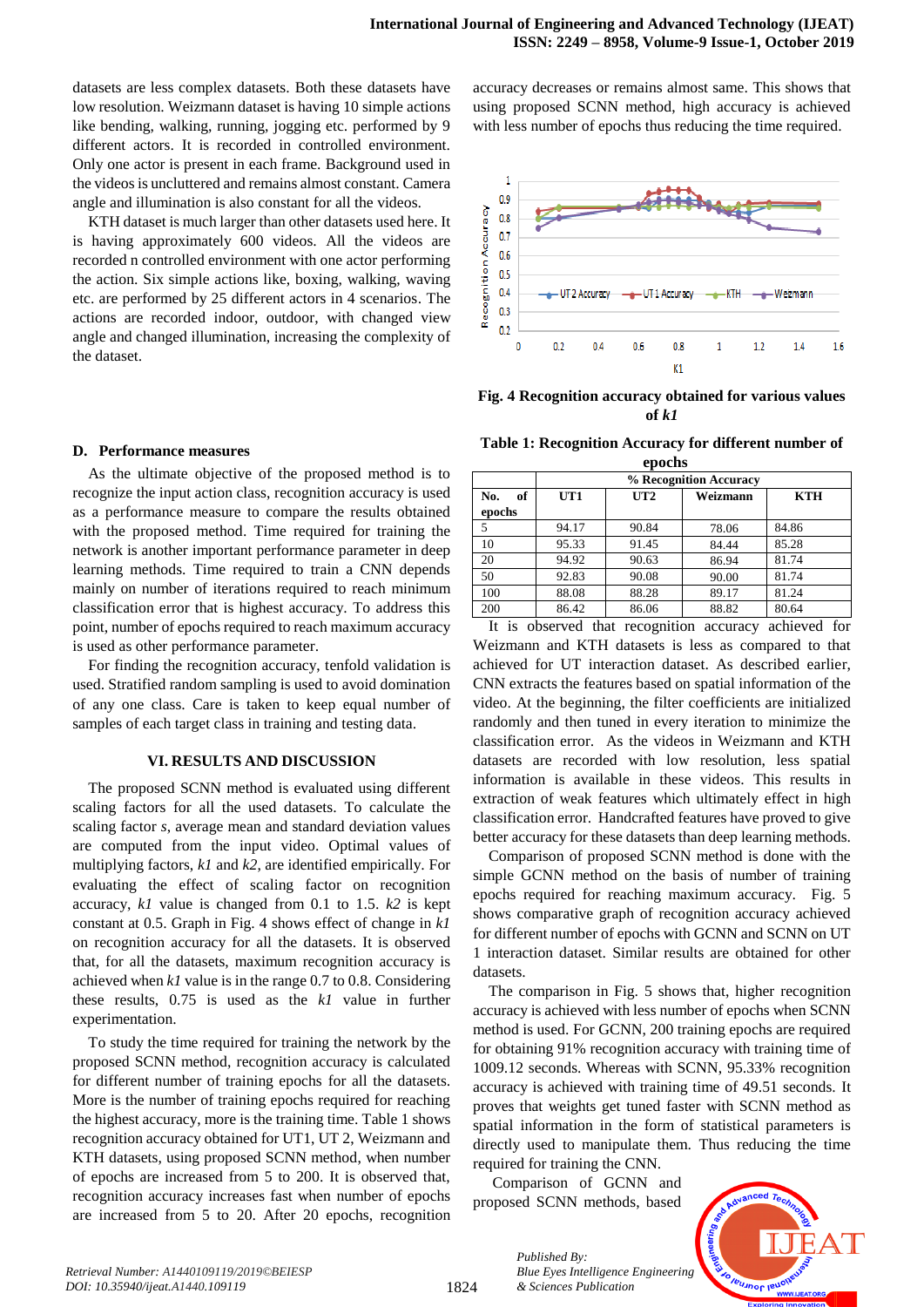on recognition accuracy achieved for all the used datasets is given in Table 2. Maximum accuracy achieved for each dataset is considered for the comparison.



**Fig. 5 Recognition Accuracy for GCNN and SCNN based on number of epochs required**

| Table 2: Comparison of Recognition accuracy with |  |
|--------------------------------------------------|--|
| <b>GCNN</b> and SCNN                             |  |

| <b>Dataset</b>  | % Recognition Accuracy |             |  |
|-----------------|------------------------|-------------|--|
|                 | <b>GCNN</b>            | <b>SCNN</b> |  |
| UT <sub>1</sub> | 91.50                  | 95.33       |  |
| UT <sub>2</sub> | 83.75                  | 91.45       |  |
| Weizmann        | 88.06                  | 90.00       |  |
| <b>KTH</b>      | 86.25                  | 85.28       |  |

It is observed that higher recognition accuracy is achieved for all the datasets with proposed SCNN method.

## **V. CONCLUSION**

In this work, a variation of CNN, called SCNN, is proposed for human action recognition application. Well known datasets, UT interaction, Weizmann and KTH are used for evaluating the new approach. Six layered convolution neural network is used for classifying the human actions.

In the first epoch of the CNN, filter weights are initialized randomly and tuned in every subsequent epoch to reduce the classification error. In proposed SCNN method, these weights are further upgraded by multiplying with a scaling factor. The scaling factor used is computed from average mean and standard deviation of the video frames. The hyper parameters *k1* and *k2,* used in the scaling factor calculation are computed empirically. Effect of change in *k1* value is studied for all four datasets to finalize its value.

It is seen that, less recognition accuracy is obtained for Weizmann and KTH datasets as compared to UT interaction dataset. As the videos in these datasets have low resolution, features extracted from these videos are not strong enough to classify the actions.

It is observed that, with SCNN, higher recognition accuracy is obtained with less number of training epochs, thus reducing the time required for training. Maximum accuracy of 95.33% is obtained for UT interaction dataset with just 10 epochs when SCNN is used.

## **REFERENCES**

- 1. Arunnehru, J., G. Chamundeeswari, and S. Prasanna Bharathi. "Human action recognition using 3D convolutional neural networks with 3D motion cuboids in surveillance videos." Procedia computer science 133 (2018): 471-477.
- 2. Yuan, Yuan, Lei Qi, and Xiaoqiang Lu., "Action recognition by joint learning", Image and Vision Computing Vol. 55, Part 2, pp. 77-85, November 2016.
- 3. Nikzad, Saman, and Hossein Ebrahimnezhad. "Two-person interaction recognition from bilateral silhouette of key poses." Journal of Ambient Intelligence and Smart Environments 9, no. 4 (2017): 483-499.
- 4. Lisin, Dimitri A., Marwan A. Mattar, Matthew B. Blaschko, Erik G. Learned-Miller, and Mark C. Benfield. "Combining local and global image features for object class recognition." In 2005 IEEE Computer Society Conference on Computer Vision and Pattern Recognition (CVPR'05)-Workshops, pp. 47-47. IEEE, 2005.
- 5. A. S. Jahagirdar, M. S. Nagmode, "Human Action Recognition using Ensemble of Shape, Texture and Motion features," International Journal of Pure and Applied Mathematics,Vol.119, No.12, pp 13025-13032, 2018.
- 6. Baccouche, Moez, Franck Mamalet, Christian Wolf, Christophe Garcia, and Atilla Baskurt. "Sequential deep learning for human action recognition." In International workshop on human behavior understanding, pp. 29-39. Springer, Berlin, Heidelberg, 2011.
- 7. Kim, Ho-Joon, Joseph S. Lee, and Hyun-Seung Yang. "Human action recognition using a modified convolutional neural network." In International Symposium on Neural Networks, pp. 715-723. Springer, Berlin, Heidelberg, 2007.
- 8. Krizhevsky, Alex, Ilya Sutskever, and Geoffrey E. Hinton. "Imagenet classification with deep convolutional neural networks." In Advances in neural information processing systems, pp. 1097-1105. 2012.
- 9. Ijjina, Earnest Paul, and Krishna Mohan Chalavadi. "Human action recognition using genetic algorithms and convolutional neural networks." Pattern recognition 59 (2016): 199-212.
- 10. Yang, H., Zhang, J., Li, S. and Luo, T., Bi-direction hierarchical LSTM with spatial-temporal attention for action recognition. Journal of Intelligent & Fuzzy Systems, (Preprint), pp.1-12.
- 11. Song, S., Lan, C., Xing, J., Zeng, W. and Liu, J., 2017, February. An End-to-End Spatio-Temporal Attention Model for Human Action Recognition from Skeleton Data. In AAAI (Vol. 1, No. 2, pp. 4263-4270).
- 12. Gkioxari, G., Girshick, R., Dollár, P. and He, K., 2018, June. Detecting and recognizing human-object interactions. In 2018 IEEE/CVF Conference on Computer Vision and Pattern Recognition (pp. 8359-8367). IEEE.
- 13. Liu, Jun, Amir Shahroudy, Dong Xu, and Gang Wang. "Spatio-temporal LSTM with trust gates for 3D human action recognition." In European Conference on Computer Vision, pp. 816-833. Springer, Cham, 2016.
- 14. Berlin, S. Jeba, and Mala John. "Human interaction recognition through deep learning network." In 2016 IEEE International Carnahan Conference on Security Technology (ICCST), pp. 1-4. IEEE, 2016.
- 15. Berlin, S. Jeba, and Mala John. "Human interaction recognition through deep learning network." In 2016 IEEE International Carnahan Conference on Security Technology (ICCST), pp. 1-4. IEEE, 2016.
- 16. Du, Yong, Wei Wang, and Liang Wang. "Hierarchical recurrent neural network for skeleton based action recognition." In Proceedings of the IEEE conference on computer vision and pattern recognition, pp. 1110-1118. 2015.

## **AUTHORS PROFILE**



*Published By:*

*& Sciences Publication* 

Ms. Aditi S. Jahagirdar, received her Bachelor"s degree in 1993 in Electronics & Telecommunication engineering and Master's degree in Electronics Engineering in 1999from University of Pune, Maharashtra, India. She is currently working as

Assistant Professor in Department of Information Technology at MIT College of Engineering, Pune. She is having total 21 years of teaching experience. She is currently working towards her Ph.D. degree in Electronics Engineering in Savitribai Phule University, Pune, India. She is life member of "Computer Society of India" and "Institution of Electronics and Telecommunication Engineers'. Her research interests include computer vision, Image processing, video processing and pattern recognition.



*Retrieval Number: A1440109119/2019©BEIESP DOI: 10.35940/ijeat.A1440.109119*